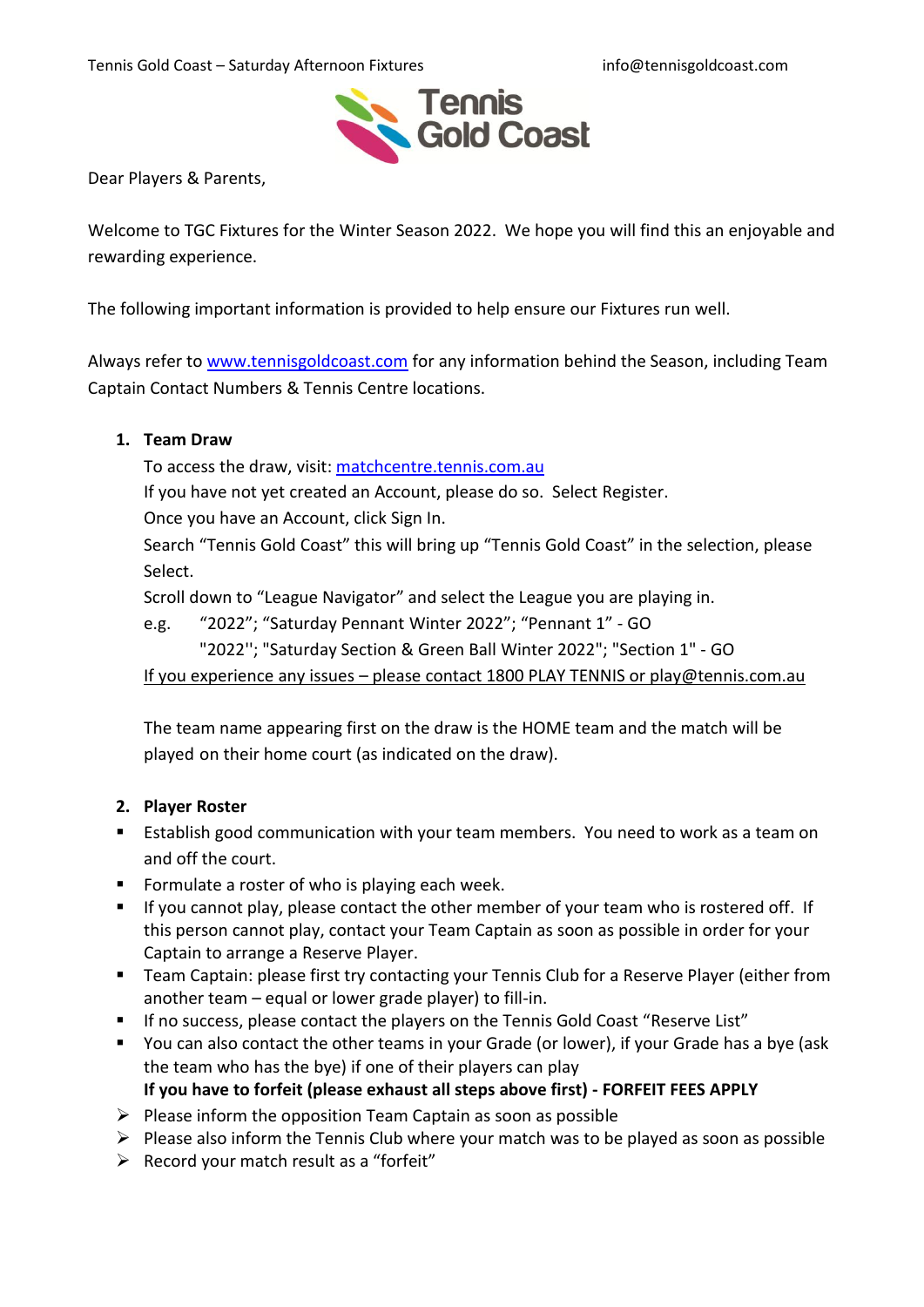

### **As a Team Captain, you are responsible for making sure you can field a team each week**

#### **3. Arrival**

- $\triangleright$  Please arrive 15 minutes before your match schedule time. If you are running late please contact the Home Centre and Opposition to notify of your expected arrival time.
- Pay your Competition Fee at the Centre Office: \$10.00 Section/Green Ball; \$15.00 Pennant.
- $\triangleright$  Collect the Scorecard and New Balls (2).
- $\triangleright$  The Home Centre Caretaker will speak to all Players as a Group prior to the match.
- $\triangleright$  Introduce yourself to your opponents and complete Players Names on the Scorecard.
- $\triangleright$  Toss to see who will Serve or Receive.
- $\triangleright$  Commence your 5 minute warm up, and then commence play immediately.

### **4. Forfeit Fees**

- Any Team Forfeiting, regardless of the notice period to the host Tennis Club will be subject to paying the Full Competition Fees for the day (i.e. Pennant \$60, Section/Green Ball \$40).
- $\blacksquare$  If such fees are not paid within fourteen (14) days of the scheduled match to the host Tennis Club, then the team shall receive no further points until payment of the Forfeit Fee.
- **The host Tennis Club receiving the forfeit will raise an Invoice to your Home Tennis Club** for the Forfeit Fee.

### **5. Parent Supervision for Green Ball**

For all Green Ball Matches – parents from both teams are asked to help supervise on court for each match. We do encourage players to still score their match and call all balls, with the aid of a parent supervisor on court to help correct and educate. Final decision is with the Parent Supervisor.

# **6. Umpiring / Behaviour / Etiquette / Rules of Tennis**

Home Player 2 Umpires the first Singles Rubber.

Away Player 1 Umpires the second Singles Rubber.

Doubles, all players umpire their match.

If Umpires cannot be obtained due to court allocations, all Players (except for Green Ball) Umpire their own matches.

Please familiarise yourself with Tennis Gold Coast's Fixture Rules & Regulations [www.tennisgoldcoast.com](http://www.tennisgoldcoast.com/)

- $\geq 15.0$  Playing the Match: Matches Played without a Chair Umpire
- $\geq 18.0$  Tennis Etiquette
- $\triangleright$  The Rules of Tennis